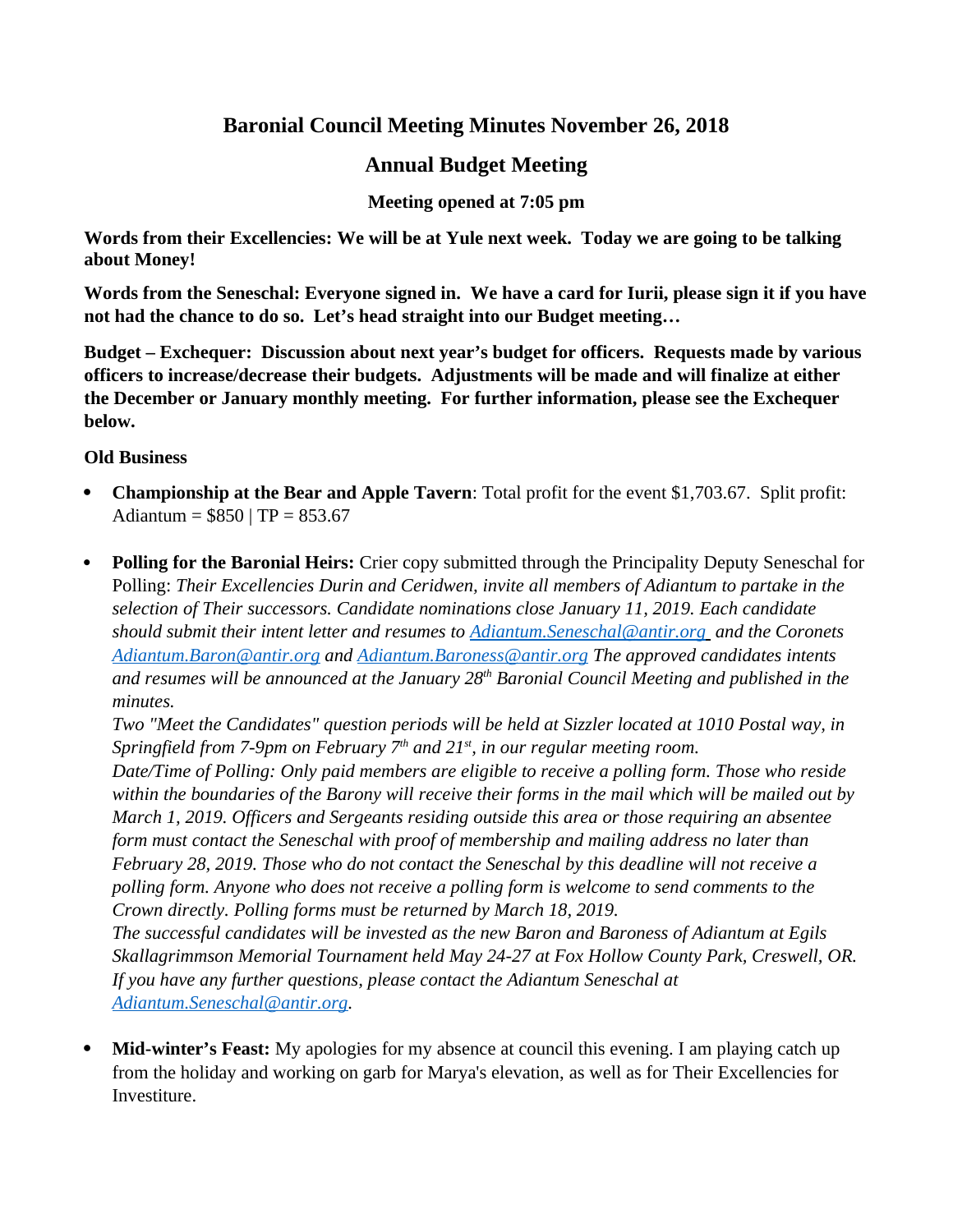Midwinters planning goes apace. Last month, I was contacted by Mohawk Grange and informed that they would not be able to host our event. As it turns out, they only heard half of my answers when we discussed the use of the site. Rather than fight back, I determined that it was not worth the headache and contacted Long Tom Grange. It has a better kitchen facility, larger banquet space, more parking, and is heated. It is more expensive but, well within the budget. I have received our down payment back from Mohawk, the down payment, rental fee, and new contract have been signed and sent to Long Tom Grange.

Yseult, Louisa, and Nai helped me cut 100 dinner napkins which will be used as site tokens for the event. Radu is currently carving a printing block and it is my hope that Thingmakers will be able to help print the napkins.

Louisa will be producing a cookbook of the feast items which will be available for folks to download online (See Louisa for details).

Please remember that the old antir.sca.org site is now defunct. The event information on that page is not and will not be updated. The new site is **antir.org** and it is up to date.

- **Elmira High School Demo:** Nothing to report.
- **Birthday Bash:** Nothing to report.

#### **Egil Skallagrimsson Memorial Tournament XLV:**

Additional staff members include Iurii Levchenich in charge of Archery, Ceera Murakami in charge of Thrown Weapons range, and Elsbeth Cameron as Merchant Coordinator. She is updating the Merchant Packet for Egils 2019 which will be posted to the event website in the next month.

We held the first staff meeting for Egil's Tourney on Tuesday, Oct. 23.

\* Gate fee will be \$30 for adults with \$5 discount for people with SCA membership cards. Adult day fee (Sat. or Sun.) \$15. Youth (11-17) are \$10 for the event, \$5-day fee. Children (age 10 and under) are free. Family cap \$70 (2 adults, 2+ related youths). Pet fee \$2.

Theme is The Spice Road. Site token will be small muslin bag filled with spices. We have the bags, Alan and Godwyn are talking about the stamp. Alys has done price estimates for spices.

We brainstormed a variety of children's activities to supplement the YAFA class offerings that Duvessa and Ulf will organize. We need someone to head up the non-YAFA children's activities.

Three Pillars will have five competitions in each pillar:

Martial pillar:

1) heavy combat (Holmgang);

2) steel combat (choice of rapier or cut & thrust tourney);

3) target archery;

4) traditional thrown weapons: axe, knife, spear;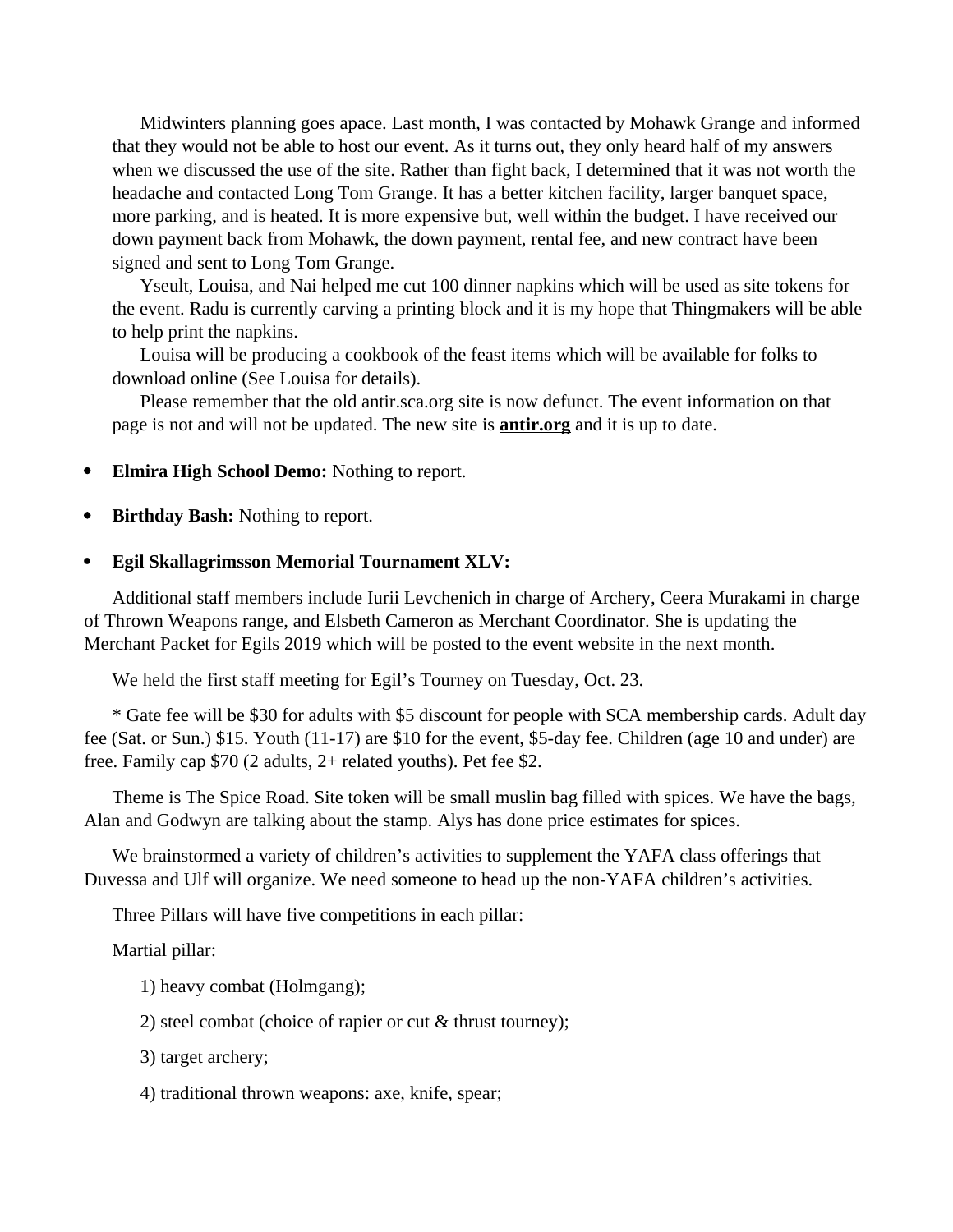5) Norse wrestling

### A&S Pillar:

1) decorated useful object;

2) costuming;

3) bardic;

4) culinary arts (choice of cooking or brewing);

5) scribal arts

Service Pillar:

1) Largesse donation;

2) Volunteer hours: marshaling, list heralding, water-bearing;

3) Volunteer hours: town cry, gate, set-up, go-fer;

4) Volunteer hours: parking;

5) Trash collection

We will also have free standing competitions for period encampment, heraldic display, atlatl, darts, and infused cordials in addition to the annual Egil's Memorial Double Elimination Tournament.

We will need at least 36 prizes plus items for the volunteer raffle (organized by Emma Haldane) and staff thank yous.

Prizes acquired include 2 meters' herringbone linen from Sartor for the 3P bardic prize, and 1 meter each of Sartor "endless knot" pattern fabric for trim for the 3P men's and women's Norse Wrestling prizes. Prizes promised are Norse personal grooming tools for the A&S Pillar (Alan & Yseult), spice chest for cooking (Louisa), wooden box with cooler from beer brewing (Alan), wooden manuscript case for scribal arts (Alan), period style horse bow for Grand Archery Tournament (Iurii), knock down table and 2 benches for the Egil's Heavy Tourney prize (Ceera), a dozen custom arrows for Period Archery (Ceera and/or Alan), armor stand for Heavy Never-Won-A-Tourney (Tati). Yet to be purchased: hard shell golf bag for Rapier Never-Won-A-Tourney, Panther Norse style pavilion for 3 Pillars Overall, period cooking pot from Finch Pottery for Period Encampment.

Prizes needed for decorated useful object, costume, non-beer brewing, parking, largesse, trash, martial service, general service, Holmgang, rapier tourney, cut & thrust tourney, thrown weapons overall, axe, spear, knife, atlatl, darts, infused cordials, heraldic display, plus the service pillar, martial pillar and overall Three Pillars prizes.

- **Kingdom Heraldic Symposium Fall 2019:** Nothing to report.
- **12th Night 2020**: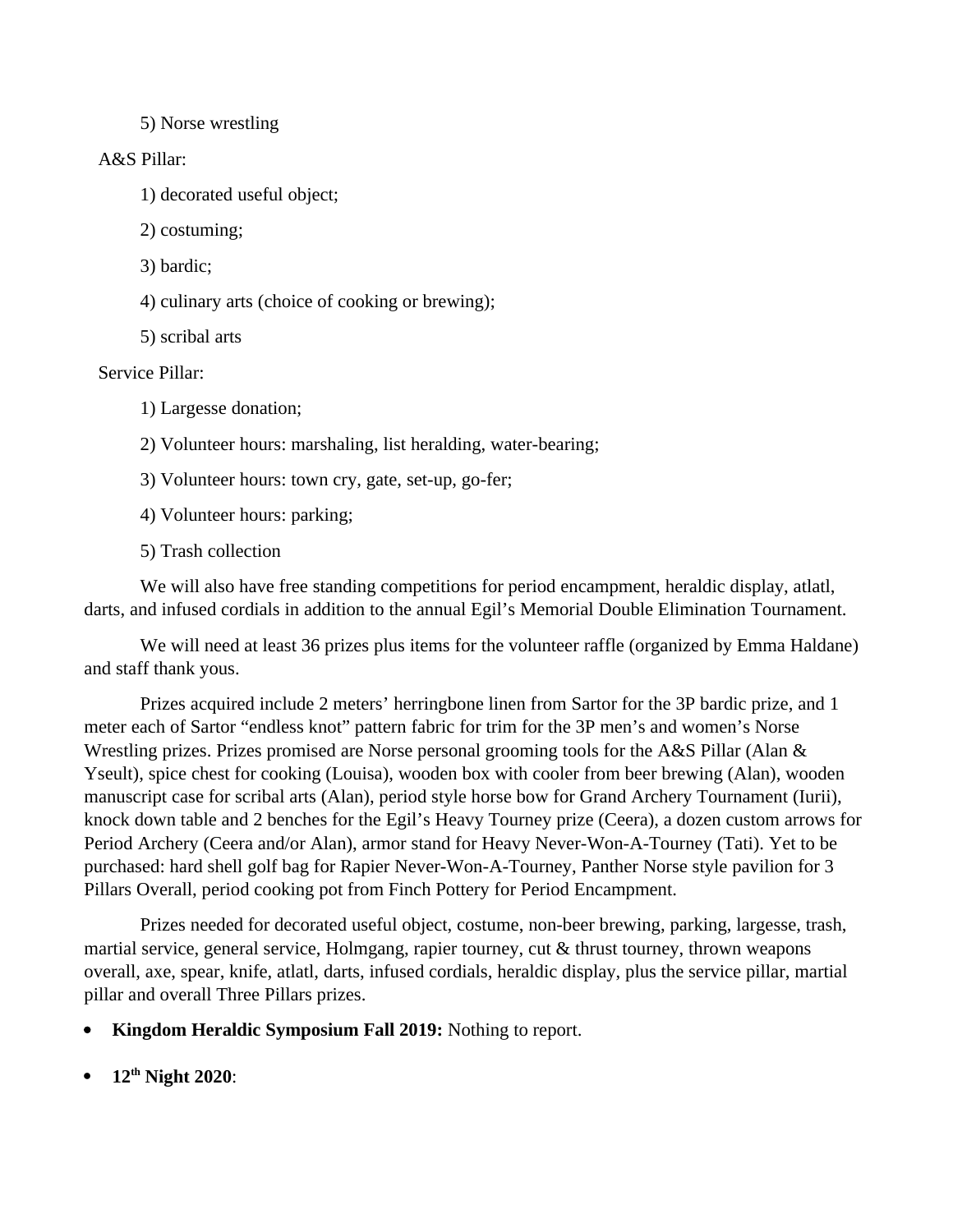I have finished all but two of the dozen wall hangings that will be used in the lobby of the Willamette Ballroom at Valley River Inn for 12<sup>th</sup> Night 2020. The set will also give the Barony another option for wall hangings to use in our pavilions and at other events.

I have contacted Valley River Inn about merchanting details and room reservations, which will go live after  $12<sup>th</sup>$  Night 2019, and am waiting for their response. Marian is prepared to talk with the various groups, peerages, guilds, etc. at  $12<sup>th</sup>$  Night 2019 about their needs for meetings in 2020. We will both be at  $12<sup>th</sup>$  Night 2019 to deliver our report on the 2020 event.

Maestra Elsbeth Cameron has agreed to be in charge of our Merchants' Hall. She is preparing a merchant packet to hand out to merchants at  $12<sup>th</sup>$  Night 2019. We're just waiting on Valley River to confirm some information for it.

### **New Business**

- **Officer Applications:** We have several vacancies and others that are coming due for extension or replacement. Please be aware of your warrant status and don't wait until you are 6-9 months out to announce the need for a replacement. If you are interested in Youth Combat or Family Activities, there is a background check requirement. Please announce your intent for either of these early so we can get that process started.
	- **-** (Open/Vacant Offices: *Archery Marshal, Youth Combat Marshal, and Family Activities Coordinator*).

#### **Officer Reports**

- **Arts & Sciences Alan Boyer:** Having meetings with a New Format: Teaching skills (see Alan for details).
- **Chamberlain Thorholfr "Kirby" Egilson:** Nothing to report.
- **Chatelaine Louisa of Lorne:** Nothing to report.
- **Social Media Officer Nai Martyn:** Would like to propose a Baronial Policy to cover the Social Media Office. Will write one up and present at next monthly meeting.
- **Chronicler William Jakes:** Please send ME your reports to include in the minutes, otherwise I will be submitting for you what I get out of your verbal report at council, which is not a lot!
- **Exchequer Antonia Crivelli:** Bank balance as of 11/25/2018 **20,175.** I do not have a November statement to determine what has and has not cleared during the month.

After much agonizing and many hours of labor I filed a third quarter report on time with the Principality, to which end I went through all the check request forms, deposit slips and bank statements for March-2017 to the end of September 2018 to create a paper ledger. I was then unaware of electronic ledger files from the previous exchequer, other than and end of year statement and the second quarter report. The second quarter report did have a check list under "miscellaneous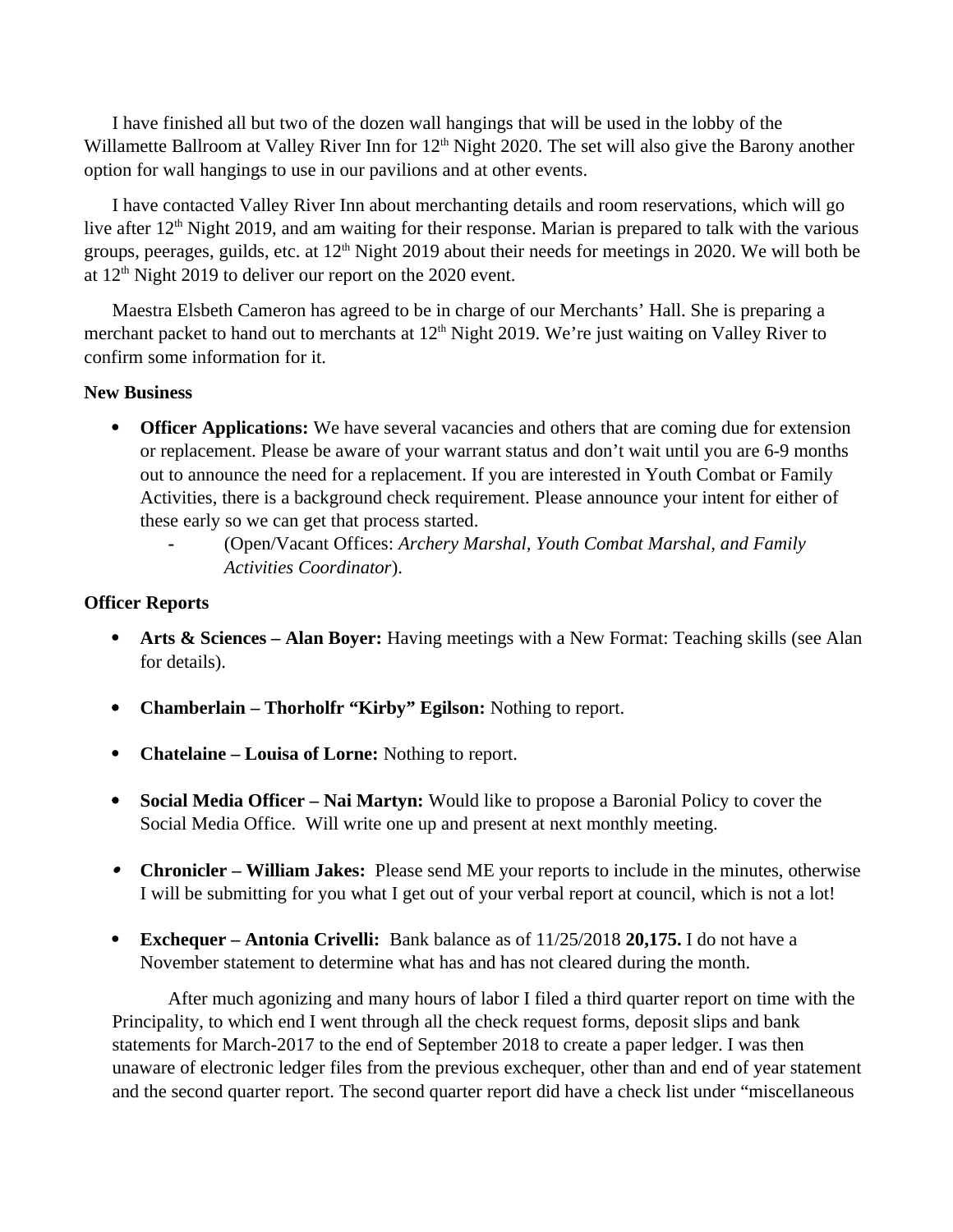other" which I did not discover until after I had reconstructed a paper ledger. This has been a huge job. There are checks written that have cleared, with no corresponding check request form, and check numbers missing in sequence which might represent checks written but never presented for payment. I have no evidence that any of these was for a large sum of money. I will endeavor to keep a better paper trail going forward.

I wrote the following in my October report: "I am still awaiting a statement for income from Bear and Apple Tavern. The Barony invested substantial amounts in this – I do not know who is writing the final report *but I need to be in the loop for the financial transactions*. In the interim I received \$677.50 from the cashbox which I deposited. The checks I wrote for this event totaled \$1520.74, leaving at present a net deficit to the Barony of \$843.24. I heard indirectly and also from Anton that he is holding a a check from the Terra Pomaria Exchequer for \$850.00. I have seen no final event accounting on this and have received no communications directly from Terra Pomaria. To date I have received no statements or receipts showing how the advance checks I wrote to four different individuals were actually spent. Let me reiterate: if in the future you want me to do the accounting for events, I need to be in the loop for financial transactions at all stages of the process. I am particularly concerned about the plans to host Kingdom Heraldic and Scribal in the context of a joint local event with Terra Pomaria.

I ordered checks this month, although we still have a several months' supply, to forestall a situation last year when the Barony ran out of checks.

If you want a check from your exchequer, please, please fill out a check request form http://antir.sca.org/Offices/Exchequers/2005/ChequeRequest.pdf, and attach an invoice, statement, or other documentation backing up the amount requested. Indicate whether the item is for a specific event or to be charged to an officer budget. If both (for example, fighter loaner gear and supplies to be used at Egils) indicate a breakdown. If there was discussion and approval at Council, indicate when and either attach minutes or give me a link. You can email me scans of the check request and documentation at [masherwood48@gmail.com.](mailto:masherwood48@gmail.com) Allow ample time to process the request. I need to get a second signature on the check. If Yseult is in town this is not a problem but the other signers live at some distance and are more difficult to contact. Your lack of planning is not sufficient reason for me to drop everything and drive out to Dexter in the middle of the night.

I received two communications concerning the 2019 budget, from Yseult 50.00 for Thingmakers, and from Yuri 500.00 for archery. I have provided you with a copy of the 2018 budget with an indication of what had been spent as of September 17. Aside from the downward adjustment for Thingmakers and anything to be discussed tonight I will assume this is the budget for 2019. Several officers do not charge things to their budgets and things seem to be a little sloppy as far as what is chargeable to officer budgets and what to event budgets, but overall the budgeting process seems to be working.

- **Herald Lucius von Bamburg:** Nothing to report.
- **Lists Elizabeth Turner de Carlisle:** Nothing to report.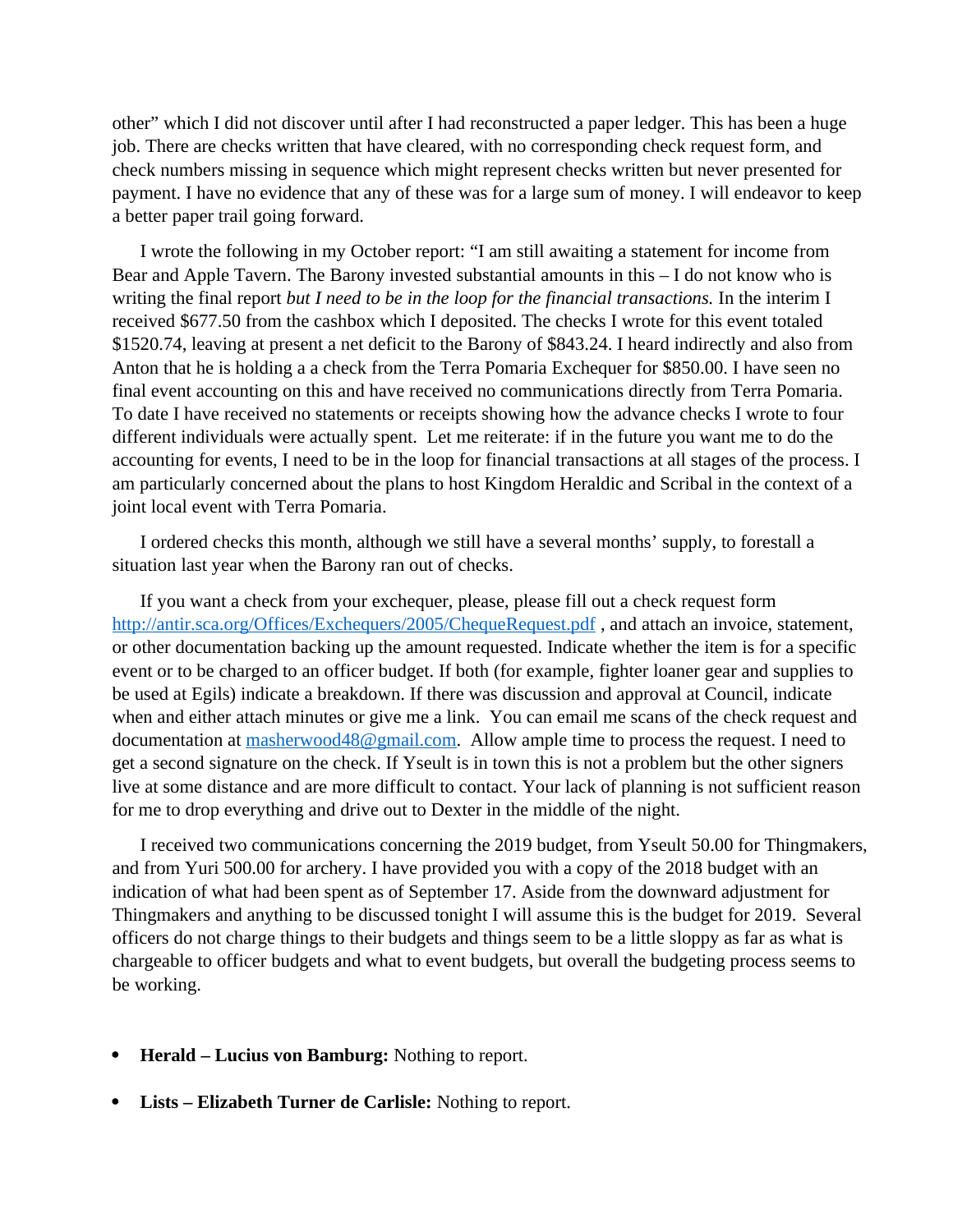- **Marshal Anton Ray:** People hit with sticks No injuries
- **Cut & Thrust Marshal Anton Ray:** People hit with swords No injuries. Averaging about 3 fighters per practice.
- **Rapier Marshal Anton Ray:** People poked with swords No injuries. Averaging about 3-4 fighters per practice.

### **Archery Marshal – Iurii Levchenich (Deputy):**

For the month of November, we have switched over to indoor practices for the Winter, they are being held on Tuesdays from 4pm to 6pm at BowTech. We have an average turnout of 2-3 people each week, which I anticipate to be normal during the off season.

I am currently in the hospital, so I will not be applying for the Archery officer position this month, but will do so next month. *(Saoirse's warrant has expired without extending)*

I am asking for a budget of \$500 for any gear needs - arrow shafts, replacement parts, targets, etc., and bales in case we need them;

I am also requesting funding for the biffie at the Coburg range, which will also be used for Birthday Bash.

Eobahn filling in for Iurii for now, helping with the transition from Outdoor to Indoor practices.

Proposal to purchase COILED STRAW TARGETS from EGERTEC, a company from Europe. These targets are long lasting and would pay for themselves in 3-5 years while lasting up to 15 years or more. Cost (which Eobahn has worked out a reduced price) will be 12 targets for \$900, with shipping costing an additional \$750. Motion seconded and passed with a unanimous vote. Eobahn will be making the arrangements to purchase and receive the targets in the near future.

 **Thrown Weapons Marshal – Kevin Sorok:** No Thrown Weapons or Darts this month. Darts will commence again in December with conventional Thrown Weapons picking up again in the spring.

### **Scribe Antonia – Crivelli:**

I picked up a few Kingdom charters at Fall Coronet, which we worked on at October (10/9) scribal night, along with a number of Baronial charters. Only one person attended November scribal night; we worked on baronial charters. I have some completed Kingdom charters to be delivered and would appreciate handing them off to someone who is likely to be in a Kingdom event in the near future. Thank you for allowing me to be of service.

At the request of two people I put together a presentation on documentation for A&S championships for the penultimate A&S night. I have a few copies of that handout available tonight.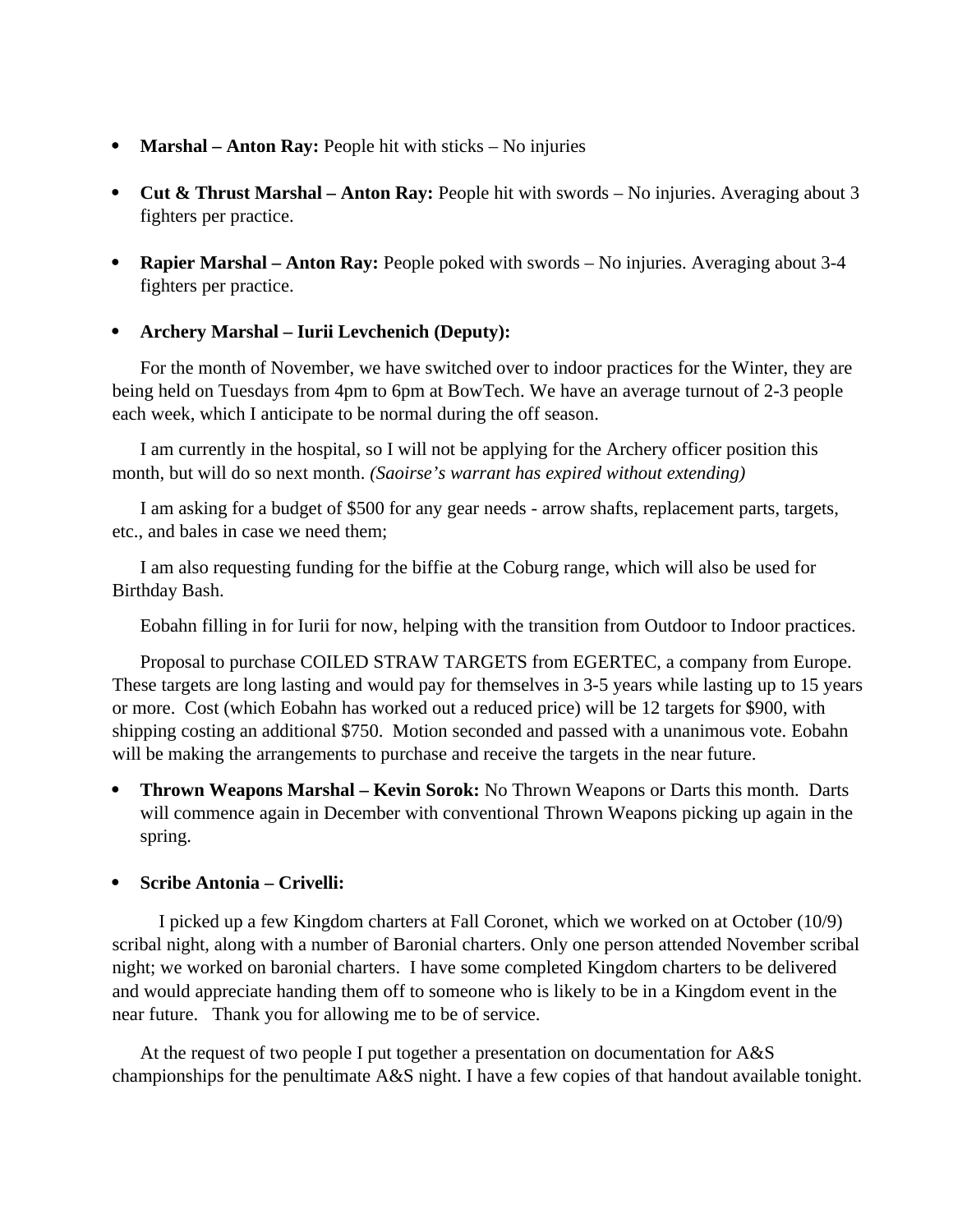### **Seneschal – Murchadh Monaidh Chraoibhe:**

Our regular meeting date in December falls on Christmas Eve this year, so we will be meeting one week earlier on December 17th. Due to space availability, we will be in the smaller meeting room on the other side of the restaurant.

### **Thingmakers & Regalia – Yesult of Broceliande:**

I made a wrapped canvas cover for the white atlatl target stand. The stand is now complete and painted, with a pouch for its various nuts and bolts. The second target stand is almost ready to paint and I will be making it a wrapped cover also.

We continue to paint the gold and silver decorative strip on wall hangings that will be used in the lobby of the Willamette Ballroom at Valley River Inn for 12<sup>th</sup> Night 2020. The set will also give the Barony another option for wall hangings to use in our pavilions and at other events.

Johanna Trupenny made a new silk banner with the arms of Mountain Edge to complete our set of Summits banners. Cost of \$25 charged to Thingmaker budget.

I would ask that all of the Adiantum officers check their equipment – pavilions (rope, stakes, finials) as well as smaller stuff – this fall so that we have a clear idea of what needs to be repaired, replaced or created for Egil's Tourney. Your Chamberlain, Thorholfr (Kirby), and I need to have a clear idea of what's needed so that we can get things done over the winter. We will not be able to deal with these sorts of things at the last minute before Birthday Bash or Egil's.

### **- Baronial Projects List:**

- 1. Kirby's donating the frame for a 10x12' pavilion for gate, but we'll need someone to make a ripstop nylon cover for it, maybe even figure out how to fly out one side wall for extra area for filling for parking passes, misc. info, etc.
- 2. The new 16x16' Panther needs its pole sleeves replaced.
- 3. Cut the center poles of the officer pavilions in half, make sleeves for them, repaint so that they're easier to transport.
- 4. Backdrop for thrown weapons. Needs carpet, framework.
- 5. Make roll-up canvas storage for pavilion stakes. Maybe get square buckets for rope/stake storage
- 6. Kneeler for court wooden frame for those who need assistance getting up and down

### **Webminister – Skjaldar—Þorsteinn Thunderhand:**

I actually have things to report this week yaaaay, The three pillars information is live as of tonight, all received requests for website information has been completed. If you have any thing you need or want put on the website, please send it to Adiantum. Webminister@gmail.com.

I'm still working on getting officer 365 emails, my last request to Principality Webminister went unanswered so I'm going to follow up and include Kingdom as well so that we can hopefully get some traction there and join the rest of the kingdom.